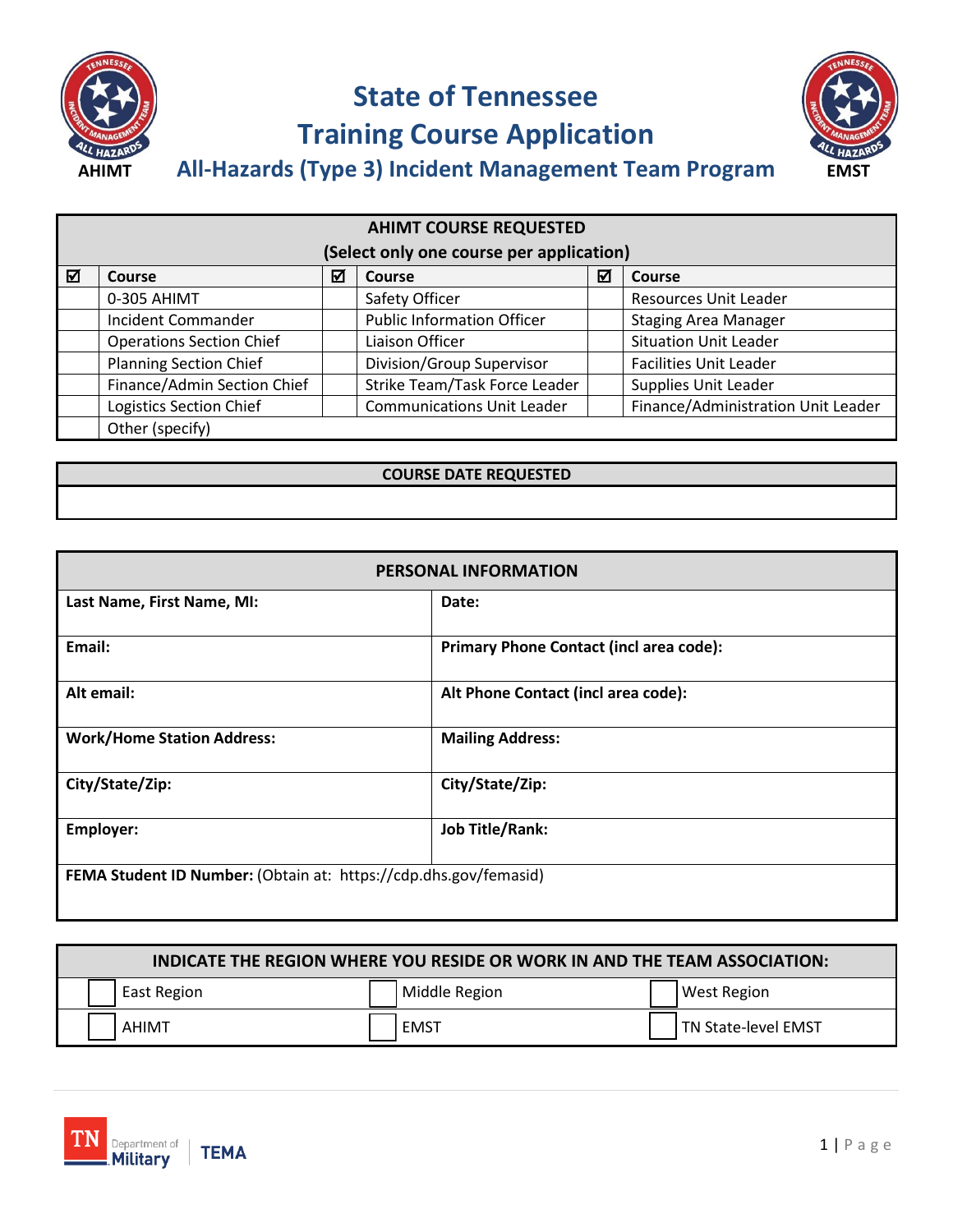

### **State of Tennessee Training Course Application**



**All-Hazards (Type 3) Incident Management Team Program AHIMT EMST**

#### **COURSE SELECTION PRIORITY**

- **1st** priority for the 0-305 and Position Specific Courses are reserved for active members of the Regional All-Hazards Incident Management Teams or the Regional/ State Emergency Management Support Teams.
- **2nd** priority are Individuals being recruited for Regional AHIMT or EMST membership.
- **3rd** priority is the general emergency response community.

#### **COURSE PREREQUISITES**

Provide the dates for the prerequisite courses. If you are using an alternative course as a substitute for any of the prerequisites, be sure to include a copy of the course certificate and justification why it is equivalent.

| <b>Course</b> | Date | <b>Course</b>        | <b>Date</b> |
|---------------|------|----------------------|-------------|
| <b>ICS100</b> |      | ICS400 (if required) |             |
| <b>ICS200</b> |      | <b>IS700</b>         |             |
| <b>ICS300</b> |      | <b>IS800</b>         |             |

Other Related Courses (provide copy of certificates): \_\_\_\_\_\_\_\_\_\_\_\_\_\_\_\_\_\_\_\_\_\_\_\_\_\_

#### **Training Application Submittal Instructions**

- All requestors must receive approval signature from agency administrator (employer) to attend training
- All requestors must complete a course application for each course
	- All requestors submit the application to TEMA Training at TEMA. Training@tn.gov with a CC to the one appropriate Regional Coordinating Committee at least 45 days prior to class start date

\_\_\_\_\_\_\_\_\_\_\_\_\_\_\_\_\_\_\_\_\_\_\_\_\_\_\_\_\_\_\_\_\_\_\_\_\_\_\_\_\_\_\_\_\_\_\_\_\_\_\_\_\_\_\_\_\_\_\_\_\_\_\_\_\_\_\_\_\_\_\_\_\_\_\_\_\_\_\_\_\_\_\_\_\_\_\_\_\_\_\_\_\_\_\_\_\_\_\_

- Regional Coordinating Committees' email:
	- o East-Team: [TN-AHIMT-CC-East@listserv.tn.gov](mailto:TN-AHIMT-CC-East@listserv.tn.gov)
	- o Middle Team: [TN-AHIMT-CC-Middle@listserv.tn.gov](mailto:TN-AHIMT-CC-Middle@listserv.tn.gov)
	- o West Team: [TN-AHIMT-CC-West@listserv.tn.gov](mailto:TN-AHIMT-CC-West@listserv.tn.gov)
	- o EMST[: TN-AHIMT-EMST@listserv.tn.gov](mailto:TN-AHIMT-EMST@listserv.tn.gov)

#### **APPLICANT CONFIRMATION AND SIGNATURE**

I understand that completion of this training course is just one step to become qualified for any of the positions on an AHIMT. If accepted I must also dedicate time and effort to attend the additional training identified in the qualifications process to receive credentials in an ICS position.

| <b>Print Name</b>   | Date |  |
|---------------------|------|--|
| Applicant Signature |      |  |